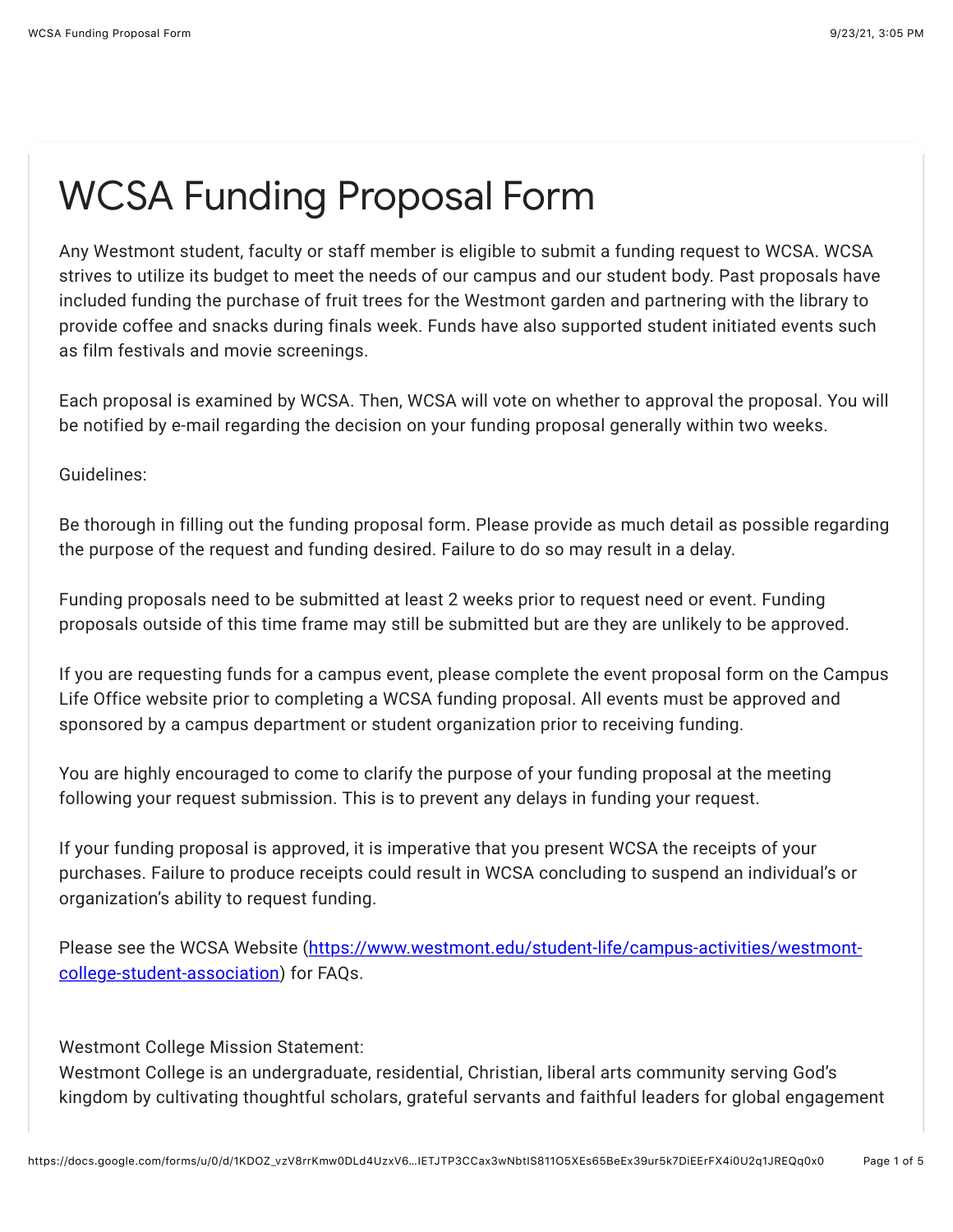with the academy, church and world.

WCSA Mission Statement:

WCSA is the voice that represents the diverse views, beliefs, needs, and desires of our student body. We seek to unify faculty, staff, administration, and students by promoting communication and initiating change at Westmont College.

Group Name \*

Black Student Union

Contact Person \*

Ebunoluwa Kalejaiye

Contact Email \*

ekalejaiye@westmont.edu

Project Name \*

Networking with Black Staff and Faculty

Department Affiliation \*

Intercultural Programs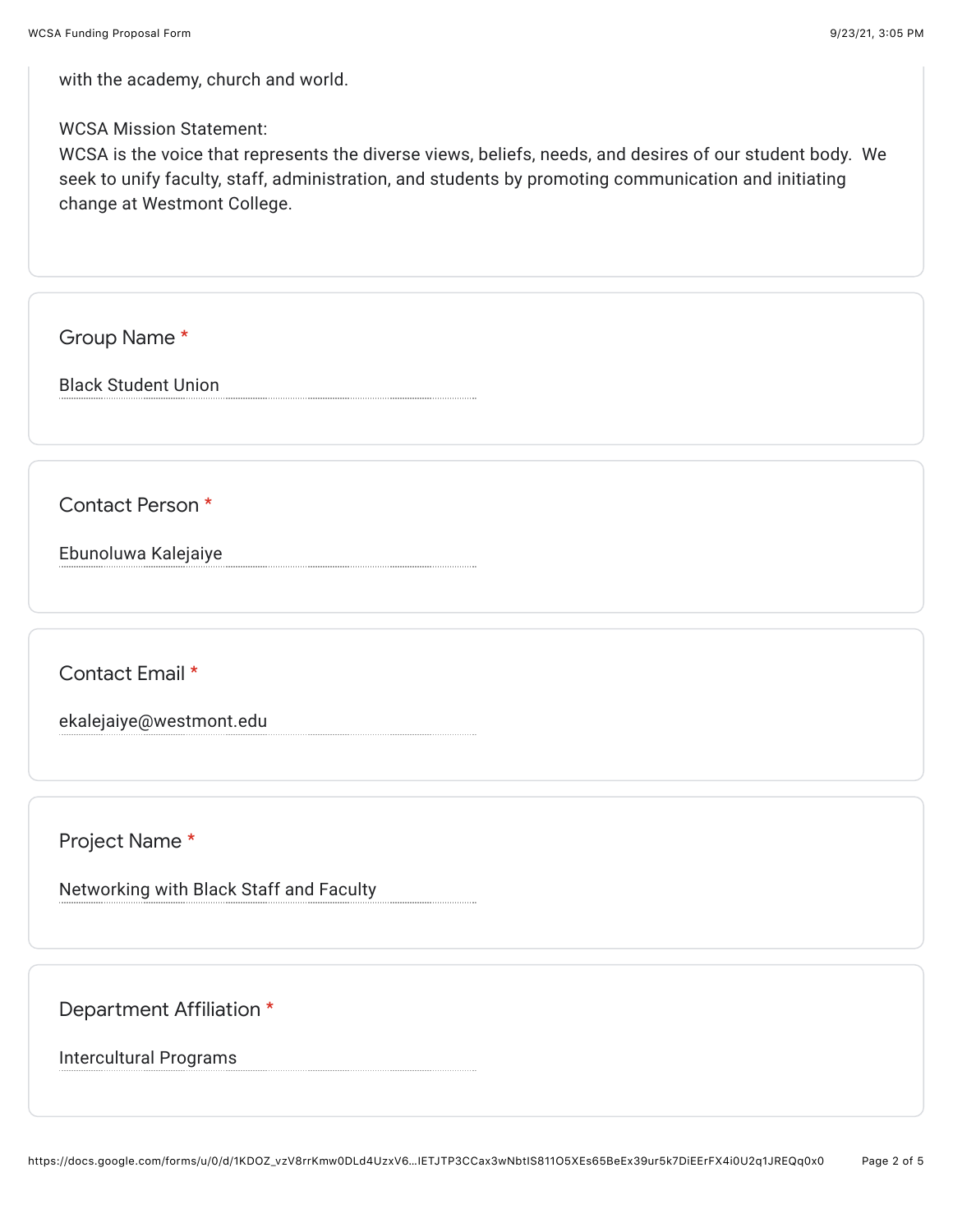Yes

O No

| Proposal Date * |  |  |  |
|-----------------|--|--|--|
| MM DD<br>YYYY   |  |  |  |
| 09 / 23 / 2021  |  |  |  |
|                 |  |  |  |
|                 |  |  |  |
| Project Date *  |  |  |  |
| MM DD<br>YYYY   |  |  |  |
| 10 / 04 / 2021  |  |  |  |
|                 |  |  |  |
|                 |  |  |  |

| Has your group submitted a funding proposal before? * |  |
|-------------------------------------------------------|--|
| Yes                                                   |  |
| No                                                    |  |
|                                                       |  |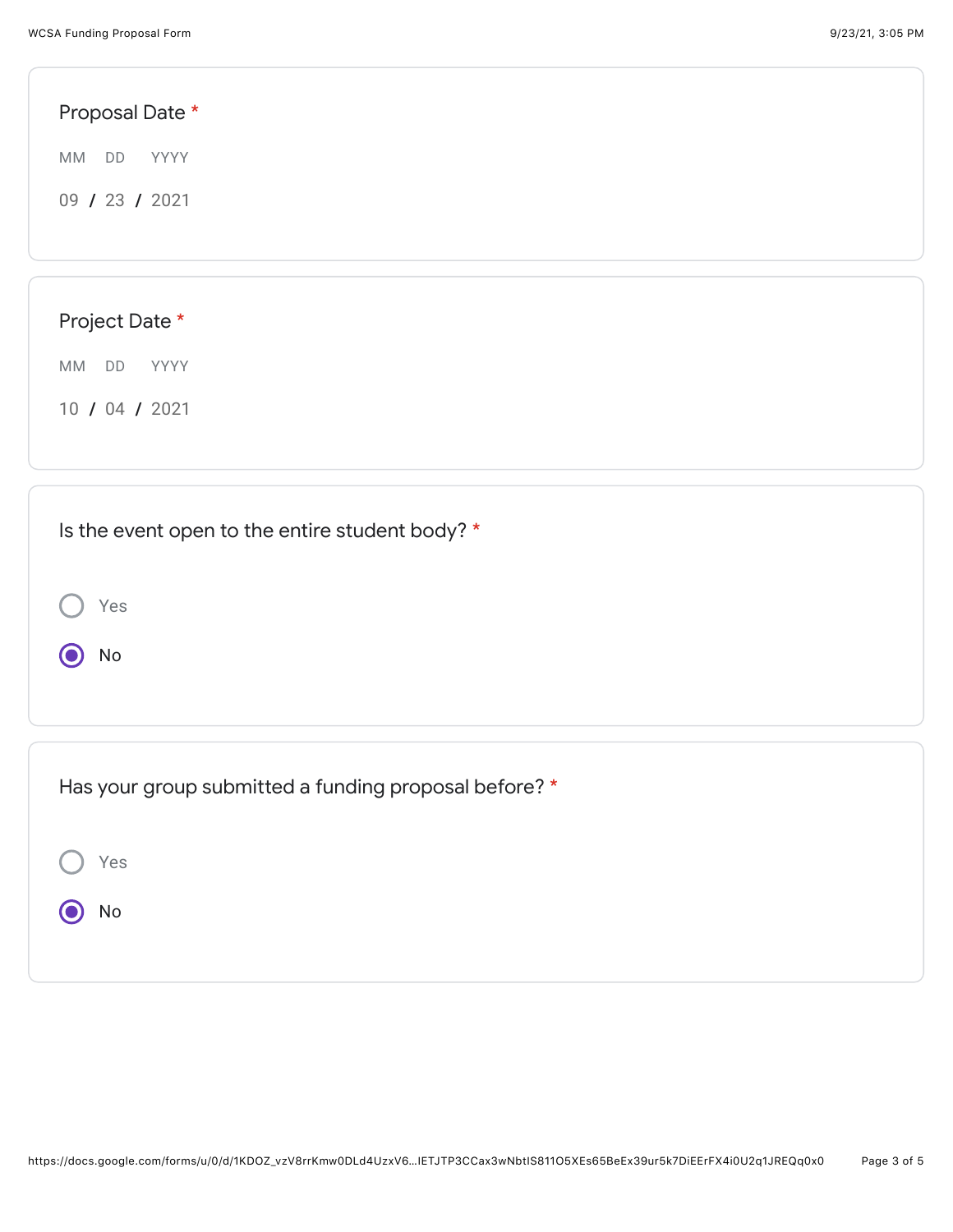If yes, when?

Describe the nature of your project (Target population, number of students involved, length of project, etc.) \*

Our target population is the black students, faculty and staff of the campus and we want to provide a 2 hour long dinner for our constituents. We expect around 25-30 students and that all 5 of the black faculty and staff will attend. The estimated total cost is about \$475 to cover food, utensils, plates, and serving materials.

What do you hope to achieve with this project? \*

Our desire is to create an inviting environment for black students to engage with and interact with the black students, faculty, and staff that they may never get the opportunity to see. A large part of black culture is sharing a meal and that goes across country and shade lines. We want to provide dinner for our constituents and the few black mentors on the campus to show that we do have a community here that we can lean on and look to for support.

How much money are you requesting from WCSA? Please provide an itemized budget (item, price, and total amount). \*

The BSU budget can cover around \$100 of the total cost and we hope WSCA can cover the rest. The food from California Pizza Kitchen comes out to around \$415-420 when tax is included, plates/spoons/forks/napkins will come out to about \$25, side items (chips, guacamole, salsa) will be about \$15, and the things needed to serve (gloves, serving utensils) come out to about \$10-15. The total amount of all of this comes out to \$475 to cover all our costs. Again, BSU can cover \$100 so we're requesting financial support in the form of \$375.